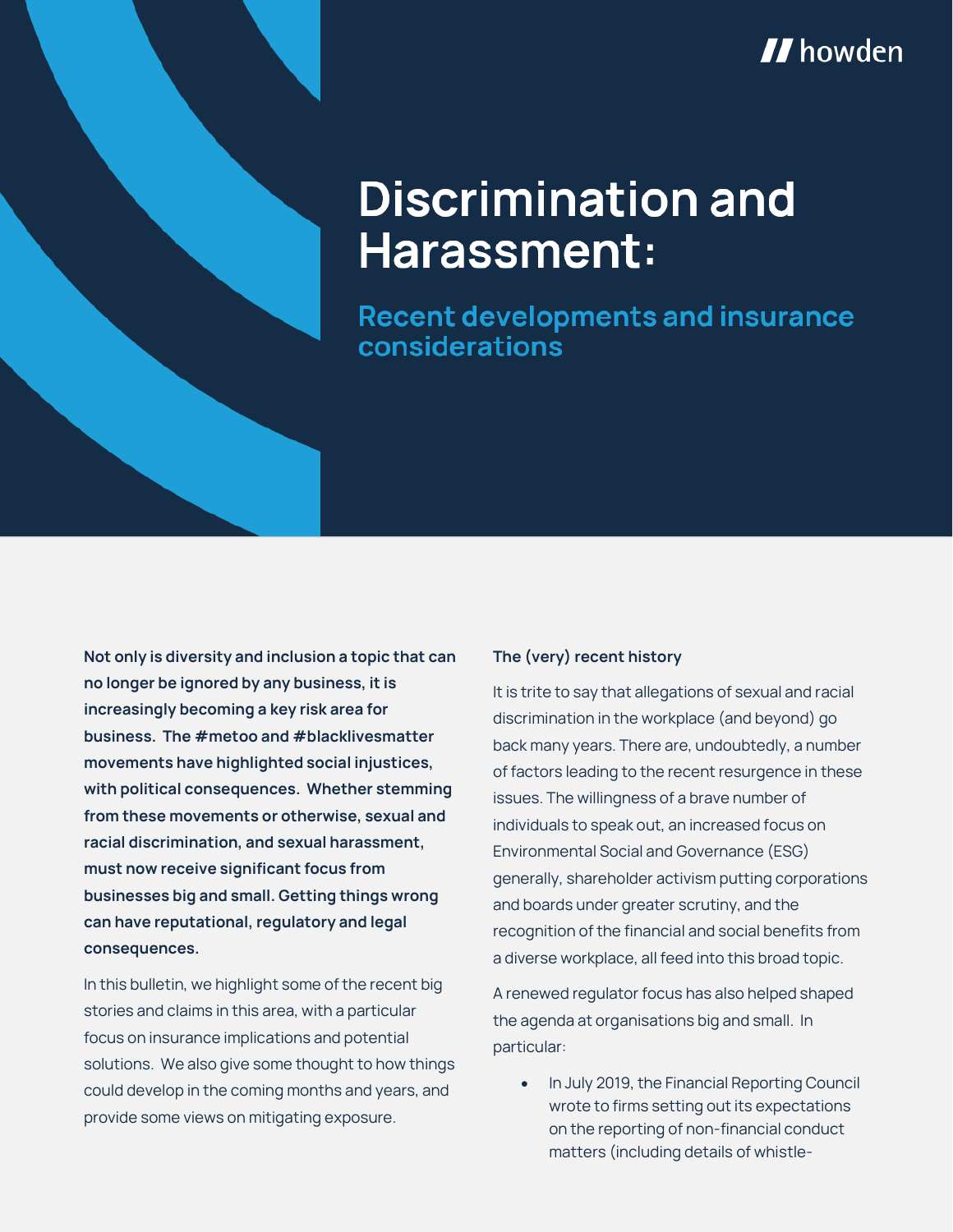

blowing and grievance procedures, and incidents that could affect the reputation of the firm). $^1$ 

- Over the last year, the Financial Conduct Authority has increasingly highlighted what it refers to as "non-financial misconduct" as a key consideration for regulated firms, with appropriate culture (cultivated by, amongst other things, leadership and governance) seen as important to the financial health of businesses.
- In September 2020, the FCA published a report on conduct round-tables as part of its wholesale banking supervision. The report identified diversity and inclusion, and personal misbehaviour, as factors that are important in a positive culture.<sup>2</sup>

Companies are clearly taking this very seriously. In August, the Chairman of Australian financial institution AMP, David Murray, resigned over his handling of allegations of sexual harassment allegations made against a senior executive.<sup>3</sup> Earlier this month, Insurer QBE announced the departure of its CEO after a complaint from a female employee and an internal investigation.<sup>4</sup> Whether these are examples of companies putting morality before profit, or whether they fear public opinion could cause irreparable harm if they do not take decisive action, this seems to us an approach that would not have been seen a few short years ago.

Against this background, what does it mean for claims against companies and possible insurance solutions?

# **Employment Claims and Employment Practices Liability Insurance**

The most pertinent, and certainly most personal, claims arising from the issues relate to employment. Earlier this year, Morgan Stanley's former head of diversity sued the bank alleging that (as a black woman) she was fired for seeking to increase minority staff numbers, and that her and 40 female African-American colleagues received unequal pay. The claim also seeks to shine a light on the ratio of minority employees. It alleges that just 100 of 16,000 financial advisors and 41 of thousands of managing directors are black.<sup>5</sup>

There are numerous other examples of recent employment claims based on alleged race or sex discrimination, and sexual harassment. Matters we have tracked include the following:

- The Supreme Court is due to provide a verdict in the near future on a claim brought by thousands of (mainly) female shop floor workers, who allege their pay was unequal to the comparable role undertaken by (mainly) male distribution centre staff. If the Supreme Court upholds the decision of the lower Court, it could leave Asda and other supermarkets with a bill for £8bn and lead to further similar claims.<sup>6</sup>
- A senior lawyer brought a claim against Insurer Tokio Marine Kiln in the UK regarding his treatment following his whistle-blowing on sexual harassment incidents.<sup>7</sup>
- A young female employee received a settlement of £270,000 from investment management firm IFM Investors following a claim that arose out of unwelcome sexual advances from a senior executive.<sup>8</sup>

 $\overline{a}$ 

<sup>1</sup> https://www.frc.org.uk/news/july-2019/reporting-of-non-financialconduct-to-the-financia

<sup>2</sup> Financial Conduct Authority 'Messages from the Engine Room' – 5 Conduct Questions – Industry Feedback for 2019/20

<sup>3</sup> https://www.ft.com/content/a5fe10a5-e9cf-474e-92e6-1b99a86b3c40 <sup>4</sup>https://www.insurancejournal.com/news/international/2020/09/01/5809 24.htm

<sup>5</sup> https://citywire.co.uk/wealth-manager/news/morgan-stanley-diversitychampion-sues-for-discrimination/a1369153

<sup>6</sup> https://www.ft.com/content/1812fe22-06bd-46ce-b2ec-0d324bdc7983 <sup>7</sup> https://www.bloomberg.com/news/articles/2019-11-13/sexualharassment-whistle-blower-sues-lloyd-s-of-london-insurer

<sup>8</sup> https://www.infrastructureinvestor.com/ifm-investors-settles-sexualharassment-case-270000/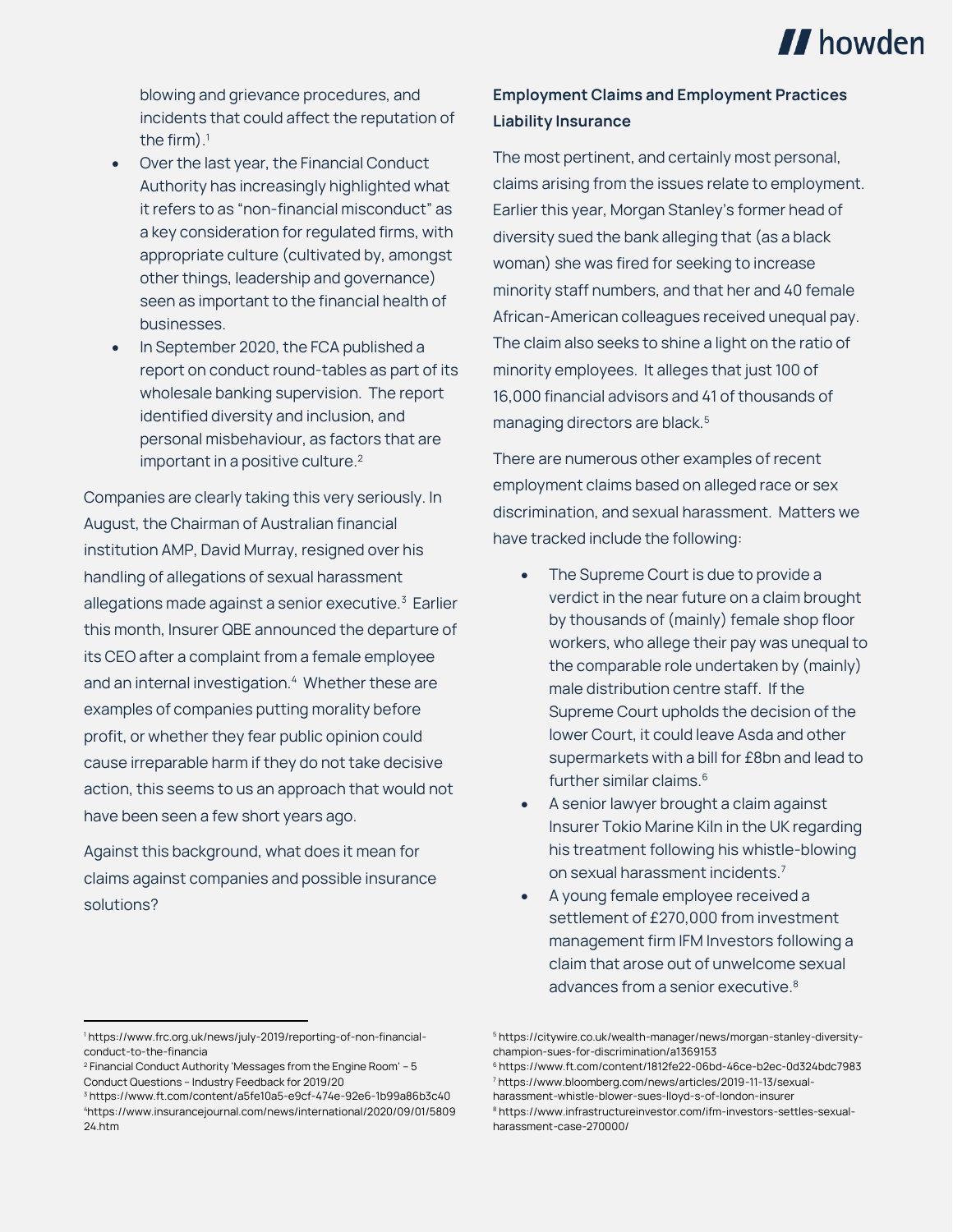

- In the US, JP Morgan Chase settled a classaction lawsuit alleging racial discrimination for \$19.5m.<sup>9</sup> The allegations included that white advisors were sent to wealthier places, with similar opportunities denied to black employees.
- A female worker at BNP Paribas was found to have been paid a salary that was at least £40,000 per annum lower than male colleagues for a similar role (over an eight year period) and to have lost out on  $£200.000$  in bonuses.<sup>10</sup>

From an insurance perspective, these are claims to which an Employment Practice Liability policy (or similar coverage contained within an appropriate Management Liability or other policy) may respond.

We are also seeing discrimination and harassment as a feature of a greater number of Employment Practices suits generally, even if the central claims appear to stem from something else. In the UK, discrimination and harassment claims are not subject to the compensation cap that applies to other forms of unfair dismissal claim, which may explain this trend (coupled with an increased focus on the topic).

### **Directors and Officers Insurance**

A recent development in the US has seen shareholders launch legal proceedings against directors, seeking to force publicly listed companies to appoint black and other minority individuals to the board. These proceedings take the form of shareholder derivative actions (whereby shareholders bring a claim on behalf of the company), and so could be covered under a Directors and Officers Insurance policy. Facebook is

 $\overline{a}$ 

the most well-known of the companies subject to these actions, but it does not stand alone.<sup>11</sup>

These actions follow a string of claims (with a varying degree of success) arising from the #metoo movement. In these claims, shareholders typically sued the company alleging misrepresentations regarding, for example, the robustness of policies and procedures in place to prevent sexual harassment and, in some cases, allegations and ongoing litigation involving sexual harassment. The shareholders claim to have lost money due to a fall in share price when the misrepresentations were revealed.

Whilst these claims are targeted at larger, publicly listed companies in the US, they do highlight directors' duties in this area. These are matters that directors of all companies should consider. Breach of duty (or failure to discharge senior management functions adequately) are also items that may attract the attention of a regulator. We discuss regulatory action in more detail, below.

#### **Professional Indemnity Insurance**

To date, we have not seen claims in this area that could fall to a professional indemnity policy. However, the regulator intervention and financial consequences of reputational damage mean that these claims are likely not far away.

Regulators highlighting an issue usually leads, in due course, to supervisory intervention in businesses considered as non-compliant, and formal investigations often follow thereafter. The (often extensive) costs of regulatory investigations may be covered under a Professional Indemnity policy. From a more traditional claims perspective, if a business does suffer significant reputational

<sup>9</sup> https://www.chicagotribune.com/business/ct-biz-jpmorgan-chasediscrimination-allegations-20180905-story.html

<sup>10</sup> https://www.personneltoday.com/hr/city-banker-wins-sexism-casefor-unequal-pay-and-victimisation/

<sup>11</sup> https://www.dandodiary.com/2020/07/articles/shareholders-derivativelitigation/facebook-board-hit-with-derivative-lawsuit-on-board-diversityand-other-race-related-issues/